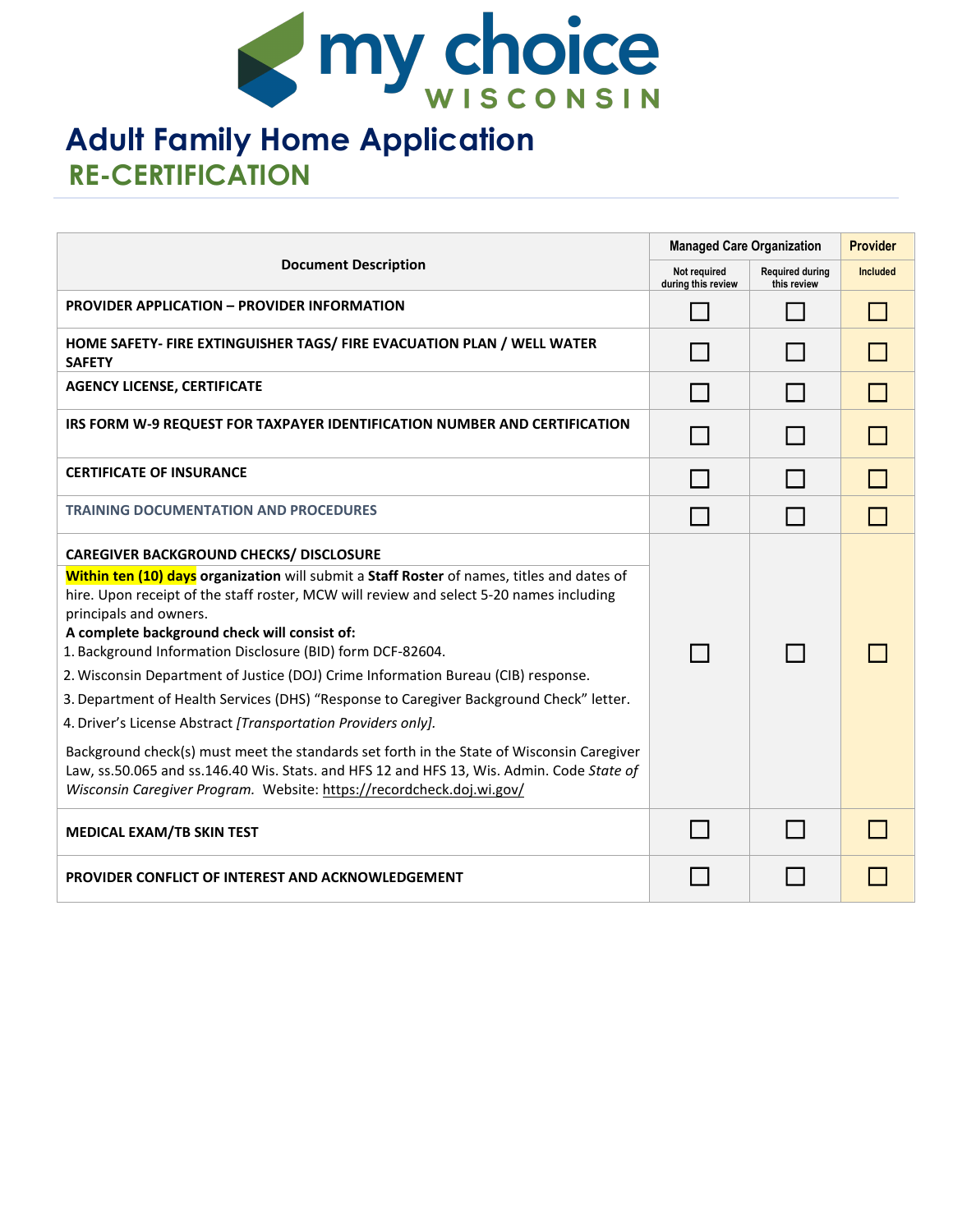

# **Adult Family Home Application Form Re-Certification**

Completion of this application form meets the requirements established by Wisconsin Medicaid Standards for Certified 1-2 Bed Adult Family Homes Articles. The standards are promulgated under the authority of ss. 46.031 and 46.036, Stats., which give the department authority to establish standards for the operation of one and two bed adult family homes. The personal information provided below may be used for secondary purposes [Privacy Law, s. 1504 (1) (m)]. The specification of a Social Security Number (SSN) is voluntary. If the SSN is not provided, it may cause delays in the processing of information.

**COMPLETE APPLICATION IN FULL AND PROVIDE TO MY CHOICE WISCONSIN AFH CERTIFIER WITH COPIES OF ALL ITEMS LISTED IN RED AT THE TIME OF THEIR SITE INSPECTION. Any applicable recertification fee payable to My Choice Wisconsin must accompany this application. Please contact My Choice Wisconsin Provider Quality at 414-287-7600 with any questions.** 

Application Date **Application** Date **MCO** Received **OPERATOR OF ADULT FAMILY HOME** 

## *\* Copies of /Medical Exam/TB Skin Test/ Background Disclosure Forms REQUIRED\**

| Name - First, Middle Initial, Last                                   |      | <b>Social Security Number</b> |                            | Date of Birth   |  |
|----------------------------------------------------------------------|------|-------------------------------|----------------------------|-----------------|--|
|                                                                      |      |                               |                            |                 |  |
|                                                                      |      |                               |                            |                 |  |
| Alias (List all known Alias or former names)                         |      |                               |                            |                 |  |
|                                                                      |      |                               |                            |                 |  |
| <b>Operator Home Address</b>                                         |      | City / State                  |                            | Zip Code        |  |
|                                                                      |      |                               |                            |                 |  |
|                                                                      |      |                               |                            |                 |  |
| <b>Telephone Number</b>                                              |      | <b>Fax Number</b>             |                            | Email           |  |
|                                                                      |      |                               |                            |                 |  |
| <b>Facility Name</b>                                                 |      |                               |                            |                 |  |
|                                                                      |      |                               |                            |                 |  |
|                                                                      |      |                               |                            |                 |  |
| <b>Facility Address</b>                                              |      | City / State                  |                            | <b>Zip Code</b> |  |
|                                                                      |      |                               |                            |                 |  |
| <b>Facility Telephone Number</b>                                     |      |                               | <b>Facility Fax Number</b> |                 |  |
|                                                                      |      |                               |                            |                 |  |
|                                                                      |      |                               |                            |                 |  |
| <b>Operator Marital Status</b><br>□Married _________ □Widowed ______ |      |                               |                            |                 |  |
| $\sqsupset$ Single                                                   |      |                               | □Divorced                  |                 |  |
|                                                                      | Date | Date                          | Date                       |                 |  |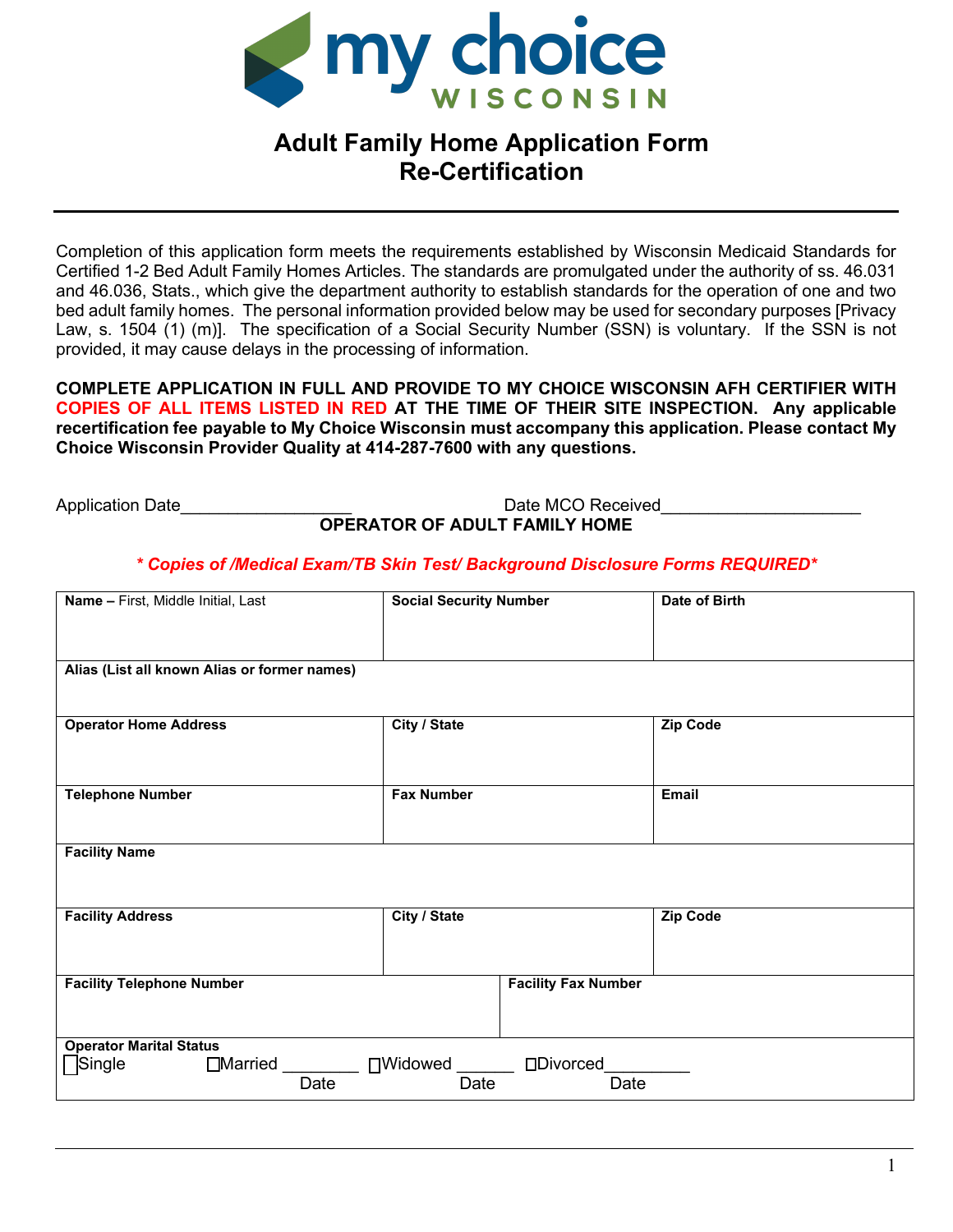# **ADDITIONAL OPERATOR OF ADULT FAMILY HOME**

| Name - First, Middle Initial, Last           | <b>Social Security Number</b> | Date of Birth |
|----------------------------------------------|-------------------------------|---------------|
| Alias (List all known Alias or former names) |                               |               |
| <b>Operator Home Address</b>                 | City / State                  | Zip Code      |
| <b>Telephone Number</b>                      | <b>Fax Number</b>             | <b>Email</b>  |

| <b>EDUCATION</b>                                                                                                                                                     |                                                                                                            |  |  |  |
|----------------------------------------------------------------------------------------------------------------------------------------------------------------------|------------------------------------------------------------------------------------------------------------|--|--|--|
| <b>Education-Operator 1</b>                                                                                                                                          | <b>Highest level completed</b><br>Graduate / Doctorate                                                     |  |  |  |
| <b>Education - Operator 2</b>                                                                                                                                        | <b>Highest level completed</b><br>Elementary Highschool<br>Tech/College<br><b>Graduate / Doctorate</b>     |  |  |  |
| <b>Military Service - Operator 1</b><br>No _____ Choose not to disclose<br><b>Yes</b>                                                                                | If yes, please provide date of service and discharge type<br>Date of Service _____________________________ |  |  |  |
| <b>Military Service - Operator 1</b><br>No ______ Choose not to disclose<br><b>Yes</b>                                                                               | If yes, please provide branch and discharge type<br>Date of Service _____________________________          |  |  |  |
| <b>EMPLOYMENT- OPERATOR 1</b>                                                                                                                                        |                                                                                                            |  |  |  |
| List most recent full and part-time work including self-employment, seasonal, commissioned and child-care.<br>Operator 1- Employer Name / Address / Telephone:       | Operator 1- Job Title / Date of Employment                                                                 |  |  |  |
| Operator 1- Work Schedule (Work-days and hours per day)<br>Monday________________________Tuesday _____________Wednesday____________________Thursday ________________ |                                                                                                            |  |  |  |
| Friday ____________________________ Saturday _______________________Sunday ________________________                                                                  |                                                                                                            |  |  |  |
| <b>EMPLOYMENT- OPERATOR 2</b>                                                                                                                                        |                                                                                                            |  |  |  |
| List most recent full and part-time work including self-employment, seasonal, commissioned and child-care.                                                           |                                                                                                            |  |  |  |
| Operator 1- Employer Name / Address / Telephone:                                                                                                                     | Operator 1- Job Title / Date of Employment                                                                 |  |  |  |
| Operator 2- Work Schedule (Work-days and hours per day)<br>Monday_________________________Tuesday _____________Wednesday_________________Thursday _____________      |                                                                                                            |  |  |  |
| Friday ___________________________Saturday _____________________Sunday __________                                                                                    |                                                                                                            |  |  |  |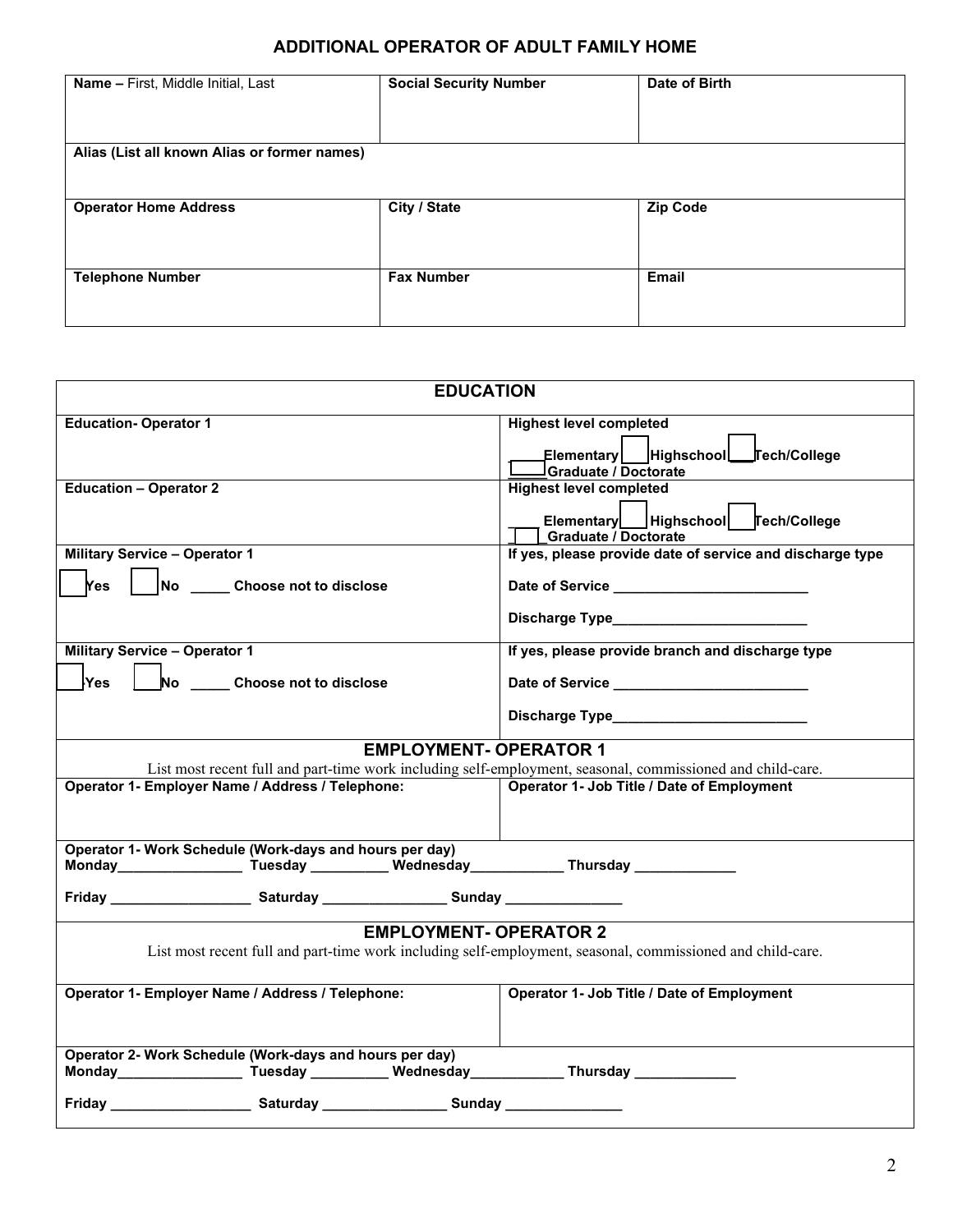#### **NON-RESIDENT INFORMATION OF PERSON(S) LIVING / FREQUENT VISITOR OR OVERNIGHT GUEST IN THE ADULT FAMILY HOME**

| <b>Name - First, Middle Initial, Last</b> | Date of Birth | <b>Social Security Number</b> | <b>Relationship to Provider</b> |
|-------------------------------------------|---------------|-------------------------------|---------------------------------|
| <b>Name – First, Middle Initial, Last</b> | Date of Birth | <b>Social Security Number</b> | <b>Relationship to Provider</b> |
| <b>Name - First, Middle Initial, Last</b> | Date of Birth | <b>Social Security Number</b> | <b>Relationship to Provider</b> |

#### **STAFF WHO ARE ASSISTING YOU AT YOUR ADULT FAMILY HOME**

*\* Copies of /Medical Exam/TB Skin Test/ Background Disclosure Forms REQUIRED for Operator; Nonresidents living in the home and staff unless AFH is instructed otherwise. Background Disclosure Forms required for onsite inspection at all site visits.*

| Name - First, Middle Initial, Last           | <b>Date of Birth</b> | <b>Social Security Number</b>                | Circle one of the following:          |  |
|----------------------------------------------|----------------------|----------------------------------------------|---------------------------------------|--|
|                                              |                      |                                              | Employee / Helper / Volunteer / Other |  |
|                                              |                      | Alias (List all known Alias or former names) |                                       |  |
|                                              |                      |                                              |                                       |  |
|                                              |                      |                                              |                                       |  |
| Name - First, Middle Initial, Last           | Date of Birth        | <b>Social Security Number</b>                | Circle one of the following:          |  |
|                                              |                      |                                              | Employee / Helper / Volunteer / Other |  |
|                                              |                      | Alias (List all known Alias or former names) |                                       |  |
|                                              |                      |                                              |                                       |  |
|                                              |                      |                                              |                                       |  |
| Name - First, Middle Initial, Last           | Date of Birth        | <b>Social Security Number</b>                | Circle one of the following:          |  |
|                                              |                      |                                              | Employee / Helper / Volunteer / Other |  |
|                                              |                      |                                              |                                       |  |
| Alias (List all known Alias or former names) |                      |                                              |                                       |  |
|                                              |                      |                                              |                                       |  |
|                                              |                      |                                              |                                       |  |
| Name - First, Middle Initial, Last           | <b>Date of Birth</b> | <b>Social Security Number</b>                | Circle one of the following:          |  |
|                                              |                      |                                              |                                       |  |
|                                              |                      |                                              | Employee / Helper / Volunteer / Other |  |
|                                              |                      | Alias (List all known Alias or former names) |                                       |  |
|                                              |                      |                                              |                                       |  |
|                                              |                      |                                              |                                       |  |
| Name - First, Middle Initial, Last           | <b>Date of Birth</b> | <b>Social Security Number</b>                | Circle one of the following:          |  |
|                                              |                      |                                              | Employee / Helper / Volunteer / Other |  |
|                                              |                      |                                              |                                       |  |
| Alias (List all known Alias or former names) |                      |                                              |                                       |  |
|                                              |                      |                                              |                                       |  |
|                                              |                      |                                              |                                       |  |
|                                              |                      |                                              |                                       |  |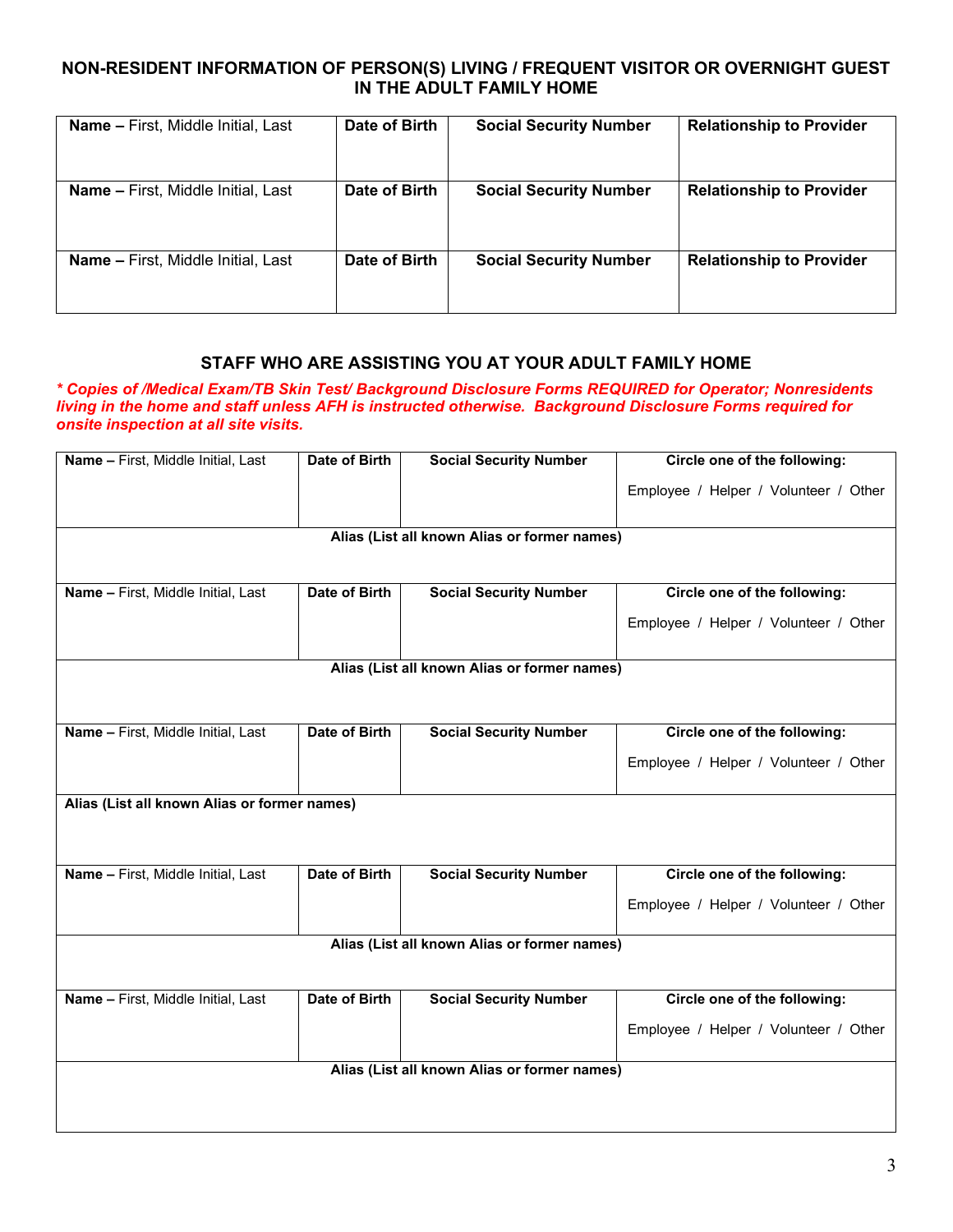# **PLEASE ANSWER THE FOLLOWING QUESTIONS**

| 1.             | Are there conceal carry weapons in the home? Yes _________ No ______                                                                  |
|----------------|---------------------------------------------------------------------------------------------------------------------------------------|
|                | If Yes, where are the weapons stored when not on the permit holder?                                                                   |
| 2.             | Are visitors allowed to bring conceal carry weapons into the home?  Yes _______ No _____                                              |
|                | If No, do you have a notice posted prohibiting weapons on the property? Yes No                                                        |
| 3.             | The Adult Family Home where you provide care is:  Owned by you ______ Rented by you _____                                             |
| 4.             | Do you or anyone else smoke in your home? Yes No<br>(In the State of Wisconsin, smoking is not allowed in 1-2 bed Adult Family Homes) |
| 4.             | Is the Adult Family Home your primary residence? Yes _______ No _____                                                                 |
| 5.             | Type of Home? Ranch _______ Duplex ______ Townhouse ______ Apartment _____                                                            |
|                |                                                                                                                                       |
| 6.             | Total resident capacity: One bed _______ Two bed _____                                                                                |
| 7 <sub>1</sub> | Care provided for: All Female ______ All Male _____ Both _____<br><b>Age Preference</b>                                               |
|                | 18-25_____________ 26-65_________ 66-80___________ 80+_____________ No Preference___________                                          |
| 8.             | Primary resident group(s) you will serve: (Please circle)                                                                             |
|                | JALZ – Dementia / Alzheimer's<br>)AA - Advanced aged                                                                                  |
|                | JDD - Developmental disabled<br>MH-Emotionally disturbed / mental illness                                                             |
|                | $\bigcup$ PD-Physically disabled<br>$JADA - Alcohol / drugs$                                                                          |
|                | $\lambda$ CC – Correctional clients<br>$\bigcup$ TI- Terminally ill                                                                   |
|                | $\bigcup$ TBI-Traumatic brain injury<br>Hearing or Sight impaired                                                                     |
| 9.             | Is the Adult Family Home handicap accessible with ramps: Yes _______ No _____                                                         |
|                |                                                                                                                                       |
| 10.            | Please describe any special adaptations in the home (e.g. grab bars, roll-in shower, etc.)                                            |
|                |                                                                                                                                       |
|                |                                                                                                                                       |
| 11.            | Do you have pets in the home or frequent pet visitors?  Yes _______ No ______                                                         |
|                | If Yes, are there Dogs: Yes____ No____ Cats: Yes____ No____ or Ferrets: Yes____ No____                                                |
|                | If Yes to any of the above, I have attached a copy of current vaccination records.                                                    |

4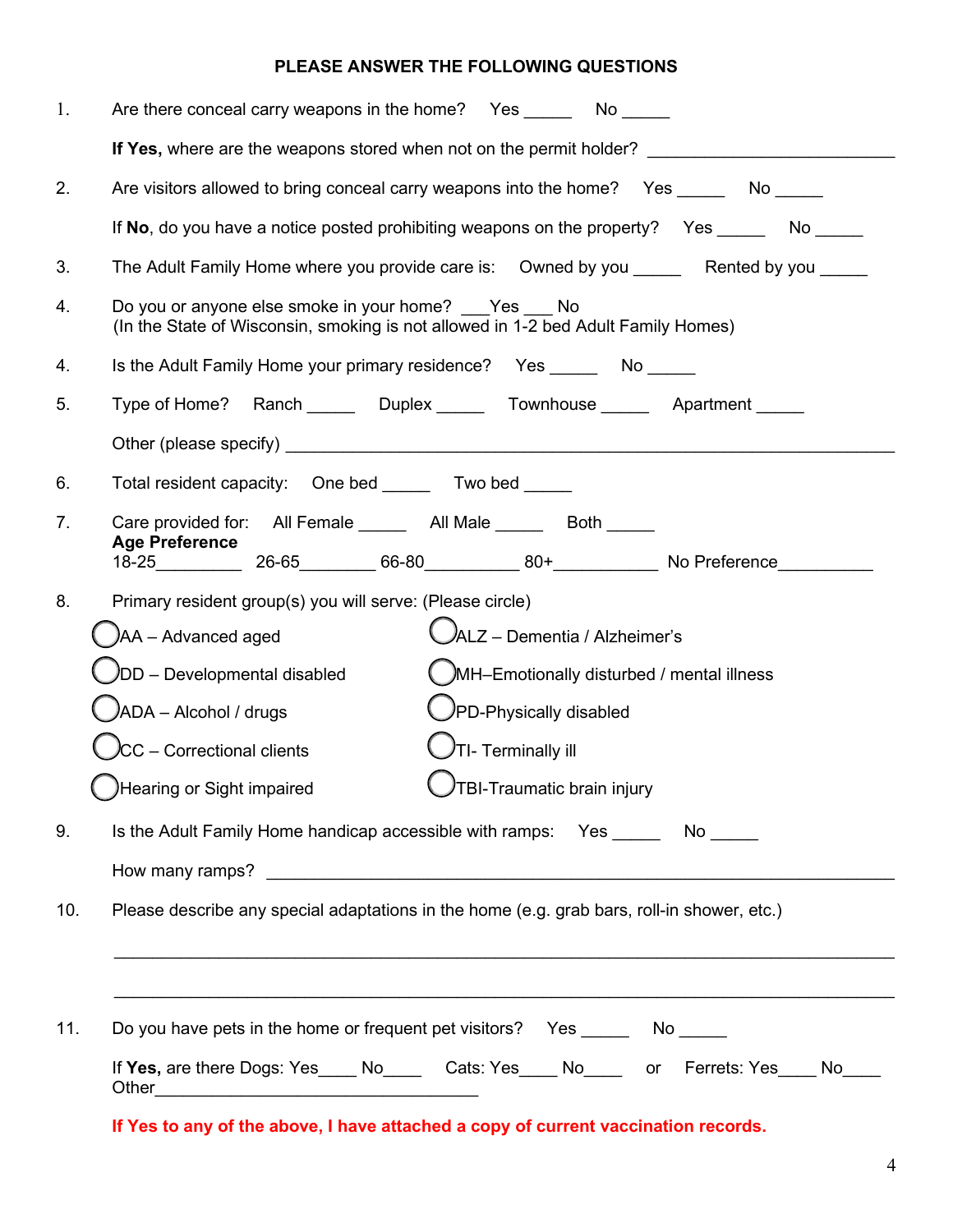| 12.                           | I am required to have FIRE EXTINGUSHERS (2A, 10B-C rating) to be inspected every year by an<br>authorized dealer or local fire department and I have attached a copy of my current receipt or copy<br>of tag(s) as proof of my Fire Extinguisher(s) inspection.<br>Initial Here                                                       |  |  |  |
|-------------------------------|---------------------------------------------------------------------------------------------------------------------------------------------------------------------------------------------------------------------------------------------------------------------------------------------------------------------------------------|--|--|--|
| 13.                           | My Extinguishers are mounted near the kitchen, basement, and stairwell(s): Yes No                                                                                                                                                                                                                                                     |  |  |  |
| 14.                           | I have attached the required copy of my Adult Family Home Fire Evacuation Plan.<br>Initial Here                                                                                                                                                                                                                                       |  |  |  |
| 15.                           | I understand that <b>SMOKE DECTECTORS</b> are required to be tested monthly and documented tests<br>must be kept in a Log which will be inspected.<br><b>Initial Here</b>                                                                                                                                                             |  |  |  |
| 16.                           | My Smoke Detectors are located near the kitchen, on the ceilings of living/family/dining rooms,<br>basement, stairwell(s), and hallway between bedrooms: Yes No                                                                                                                                                                       |  |  |  |
| 17.                           | I understand that FIRE DRILLS are required to be done two times per year and documented in a Log<br>which will be inspected.<br>Initial Here _____                                                                                                                                                                                    |  |  |  |
| 18.<br>19.                    | I understand that a working CARBON MONOXIDE DETECTOR is required on each floor level of my<br>home.<br>Initial Here<br>I understand that PROPER VENTILATION is required.<br>All shared/common rooms and each bedroom in my home has at least one window that is capable of<br>being opened available for ventilation.<br>Initial Here |  |  |  |
| 20.                           | I understand I must keep documentation of monthly smoke detector tests, bi-annual fire evacuation<br>drills, and fire extinguisher inspection tags and they will be inspected. The emergency evacuation plan<br>is posted and include a meeting location outside.<br>Initial Here                                                     |  |  |  |
| 21.                           | I understand that I am required to have a current Program Statement (sample attached) which will be<br>inspected.<br>Initial Here                                                                                                                                                                                                     |  |  |  |
| 22.                           | If my home is not on a municipal water supply, I have attached well water testing results related to<br>Coliform and Nitrate / E. coli, dated within previous year.                                                                                                                                                                   |  |  |  |
|                               | Initial Here                                                                                                                                                                                                                                                                                                                          |  |  |  |
| PRIMARY CAREGIVER INFORMATION |                                                                                                                                                                                                                                                                                                                                       |  |  |  |
| 23.                           | Please describe your experience and training working with disabled, mental ill, or elderly residents.                                                                                                                                                                                                                                 |  |  |  |

24. As the primary caregiver, I will do annual reviews and make any updates to my resident(s)<br>Adult Family Home Service Plan with the Interdisciplinary Team (IDT). Initial Here \_\_\_\_\_ Adult Family Home Service Plan with the Interdisciplinary Team (IDT).

\_\_\_\_\_\_\_\_\_\_\_\_\_\_\_\_\_\_\_\_\_\_\_\_\_\_\_\_\_\_\_\_\_\_\_\_\_\_\_\_\_\_\_\_\_\_\_\_\_\_\_\_\_\_\_\_\_\_\_\_\_\_\_\_\_\_\_\_\_\_\_\_\_\_\_\_\_\_\_\_\_\_

 $\_$  , and the set of the set of the set of the set of the set of the set of the set of the set of the set of the set of the set of the set of the set of the set of the set of the set of the set of the set of the set of th

\_\_\_\_\_\_\_\_\_\_\_\_\_\_\_\_\_\_\_\_\_\_\_\_\_\_\_\_\_\_\_\_\_\_\_\_\_\_\_\_\_\_\_\_\_\_\_\_\_\_\_\_\_\_\_\_\_\_\_\_\_\_\_\_\_\_\_\_\_\_\_\_\_\_\_\_\_\_\_\_\_\_

Initial Here \_\_\_\_\_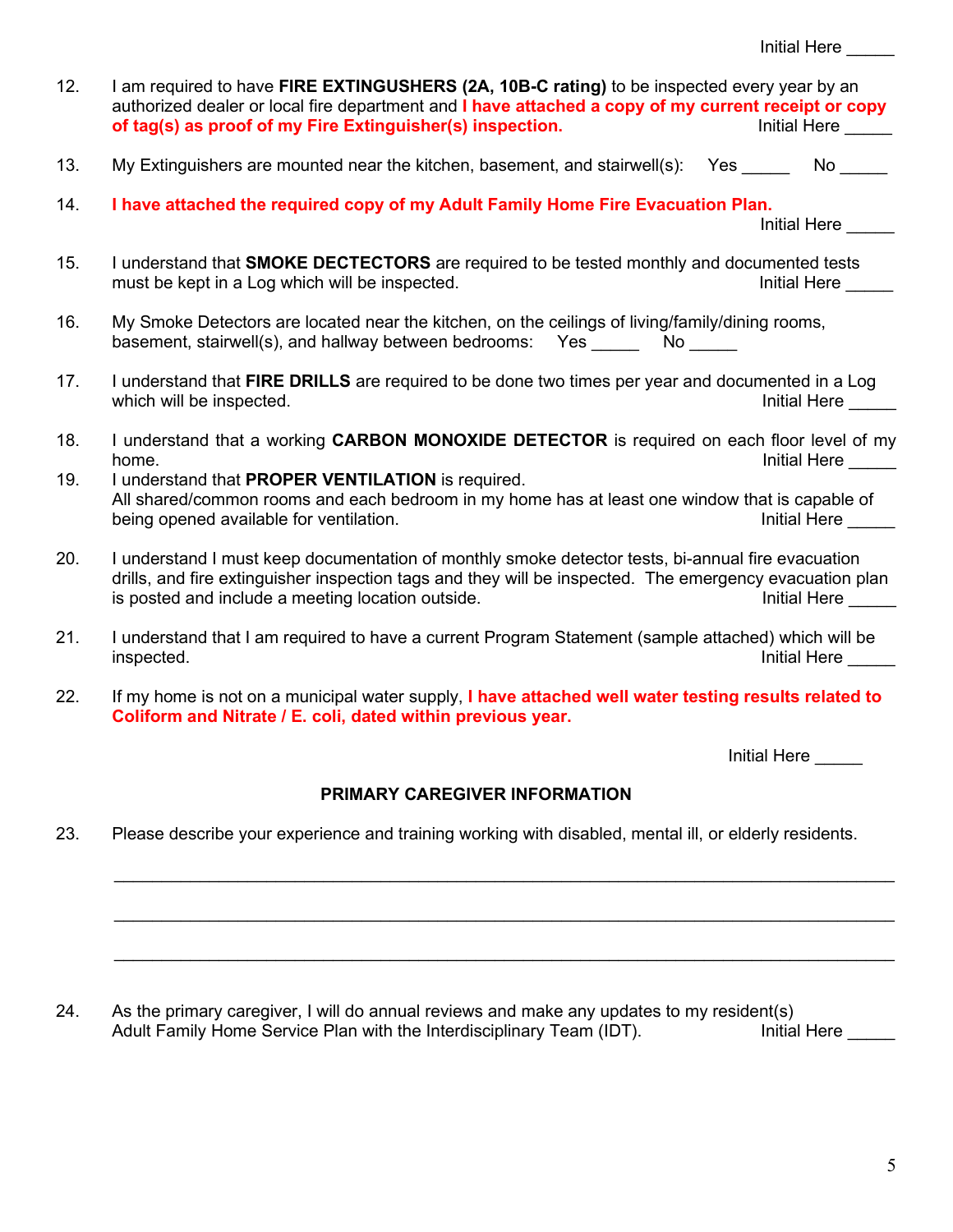| 25. | Are you currently employed outside of the home? Yes _______ No _____                                                                                                                                                                                                                                                                                                                                                                                                                                                                                                                                                                                                                                                                                                                           |
|-----|------------------------------------------------------------------------------------------------------------------------------------------------------------------------------------------------------------------------------------------------------------------------------------------------------------------------------------------------------------------------------------------------------------------------------------------------------------------------------------------------------------------------------------------------------------------------------------------------------------------------------------------------------------------------------------------------------------------------------------------------------------------------------------------------|
|     |                                                                                                                                                                                                                                                                                                                                                                                                                                                                                                                                                                                                                                                                                                                                                                                                |
|     |                                                                                                                                                                                                                                                                                                                                                                                                                                                                                                                                                                                                                                                                                                                                                                                                |
|     |                                                                                                                                                                                                                                                                                                                                                                                                                                                                                                                                                                                                                                                                                                                                                                                                |
|     | What plans do you have for the supervision of resident(s) in your care while you are working?                                                                                                                                                                                                                                                                                                                                                                                                                                                                                                                                                                                                                                                                                                  |
| 26. | Are you currently certified / licensed by a regulatory agency? (CNA, Foster Care, RN, etc.)                                                                                                                                                                                                                                                                                                                                                                                                                                                                                                                                                                                                                                                                                                    |
|     | $Yes \_\_\_\_$ No $\_\_\_\_\$                                                                                                                                                                                                                                                                                                                                                                                                                                                                                                                                                                                                                                                                                                                                                                  |
|     |                                                                                                                                                                                                                                                                                                                                                                                                                                                                                                                                                                                                                                                                                                                                                                                                |
|     |                                                                                                                                                                                                                                                                                                                                                                                                                                                                                                                                                                                                                                                                                                                                                                                                |
|     |                                                                                                                                                                                                                                                                                                                                                                                                                                                                                                                                                                                                                                                                                                                                                                                                |
|     | or having access to sufficient financial reserves to meet the needs of all residents and of all members of<br>the household for whom the sponsor is financially responsible and to ensure the adequate functioning of<br>the home for a period of at least 30 days without receiving payment for the care of any resident.<br>Annual Gross Household Income ________________________<br>Are your income taxes up-to-date? ____ Yes ___ No<br>Are your real estate taxes up-to-date? ___ Yes ___ No<br>Yes No I have enough cash reserves to ensure the adequate functioning of the home<br>and to meet the needs of the residents and all household members for whom I am financially responsible,<br>for a period of at least 30 days without receiving payment for the care of the resident. |
| 28. | Have you ever been revoked or denied a certification or license? (Foster Care, Daycare, Registered<br>Nurse, CNA, etc.)<br>$Yes \_\_$ No $\_\_$                                                                                                                                                                                                                                                                                                                                                                                                                                                                                                                                                                                                                                                |
|     |                                                                                                                                                                                                                                                                                                                                                                                                                                                                                                                                                                                                                                                                                                                                                                                                |
|     |                                                                                                                                                                                                                                                                                                                                                                                                                                                                                                                                                                                                                                                                                                                                                                                                |
|     | <u> 1989 - Johann John Harry Harry Harry Harry Harry Harry Harry Harry Harry Harry Harry Harry Harry Harry Harry</u>                                                                                                                                                                                                                                                                                                                                                                                                                                                                                                                                                                                                                                                                           |
|     |                                                                                                                                                                                                                                                                                                                                                                                                                                                                                                                                                                                                                                                                                                                                                                                                |
| 29. | I understand that I must maintain a "Background Information Disclosure", dated within the previous 4<br>years, filled out by every person living or working as staff in the household over the age of 12 (not<br>including any My Choice Wisconsin members) which will be inspected.<br>Initial Here                                                                                                                                                                                                                                                                                                                                                                                                                                                                                           |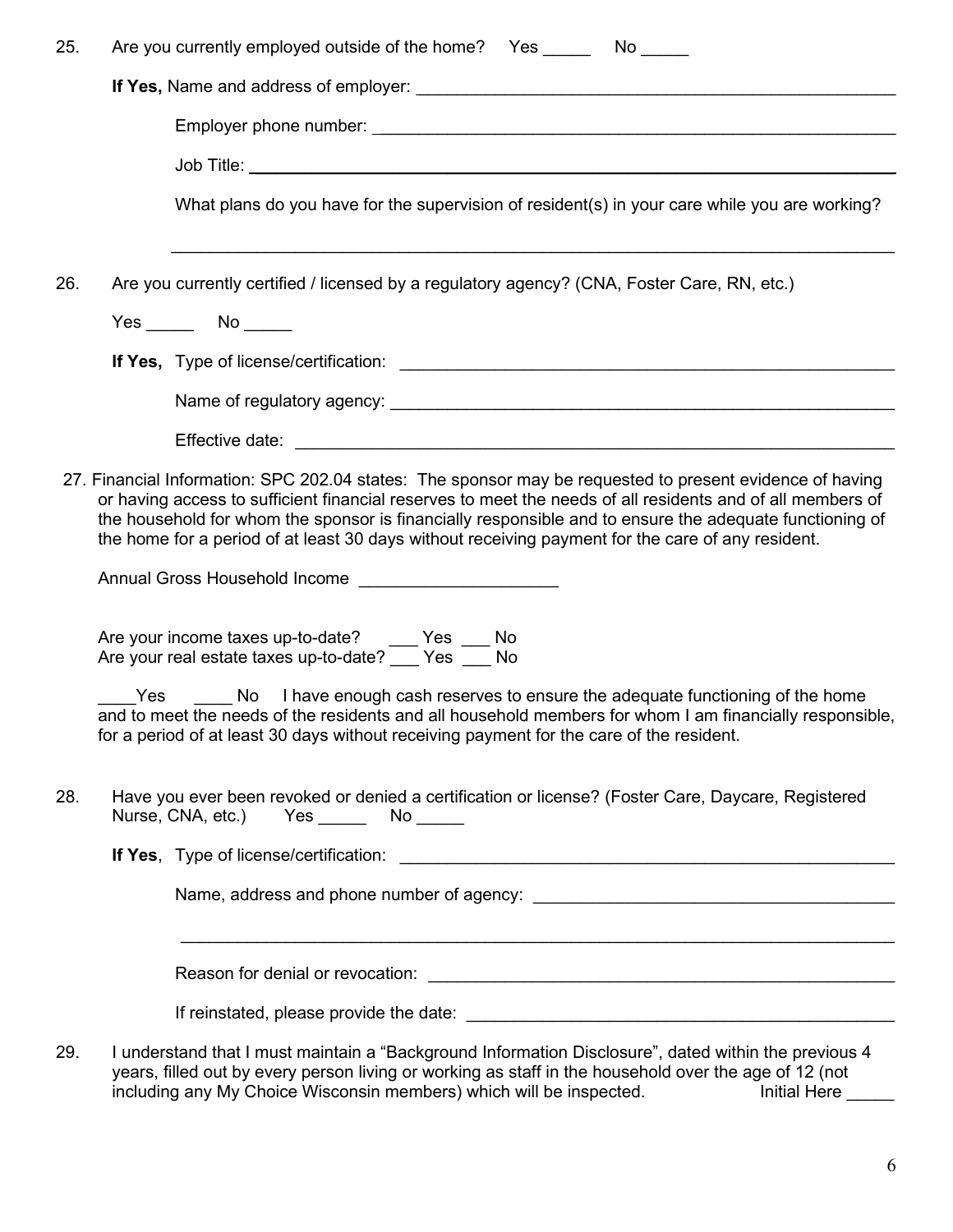30. I understand, as the primary caregiver, that if I assist my resident(s) in taking prescription medication, I am required to have a completed **Caregiver Authorization to Administer Medication Form signed** by the resident(s) physician.

This form is dated:  $\blacksquare$ 

- 31. I understand that I must maintain "Medication Records" for members with prescription medication controlled or administered by the AFH operator. (See Standards, Article IX, Requirements for Resident Supports and Services, G, Prescription Medications, for all required content) which will be inspected. Initial Here \_\_\_\_\_
- 32. I understand that I must maintain "Monthly Medication Logs" and these are **not** required only if the member handles **ALL** aspects of the medications which will be inspected.
- 33. I understand as caregivers, that my substitute(s) and I are required to complete 10 HOURS OF APPROVED TRAINING that is related to the health, safety, welfare, rights and treatment of my resident(s). **I have ATTACHED verification of my substitute(s) and my completed training hours.** Initial Here \_\_\_\_\_

\_\_\_\_\_\_\_\_\_\_\_\_\_\_\_\_\_\_\_\_\_\_\_\_\_\_\_\_\_\_\_\_\_\_\_\_\_\_\_\_\_\_\_\_\_\_\_\_\_\_\_\_\_\_\_\_\_\_\_\_\_\_\_\_\_\_\_\_\_\_\_\_\_\_

34. I transport residents. Yes No

- 35. List your Driver's License number and State where license was issued for all staff with driving responsibility:
- 36. **I have attached proof of all applicable insurance and indemnification policies** (See your provider contract with My Choice Wisconsin for coverage requirements) Initial Here
- 37. **I have attached proof Department of the Treasury Internal Revenue Service form W9** Initial Here
- 38. I understand that I must maintain an "Agreement for Services" signed by Provider, Resident (or Guardian) and Care Manager that is less than one year old **(blank is enclosed)** which will be Initial Here
- 39. I understand that I must maintain a "Resident Rights Form" signed by Provider, Resident (or Guardian) and Care Manager that is less than one year old **(blank is enclosed)** which will be inspected. Initial Here
- 40. I understand that I must maintain Member's current Individualized Service Plan (I will call the member's Care Manager if I don't have a copy) which will be inspected. The same section of the limitial Here

## 41. **RELEASE OF INFORMATION**

I hereby give permission to Care Wisconsin Inc. to contact the references provided and in addition to obtain any medical, psychiatric, financial, criminal, and employment information needed to process this application. Care Wisconsin is free to verify any information on the application form and contact other agencies such as Department of Health and Social Services, Human Services Departments and 51.42 Agencies.

In completing this application, we (I) understand there is no guarantee by Care Wisconsin that an adult will be placed in our (my) home. We (I) also understand that Care Wisconsin is free to consult persons or agencies named herein. The information contained in this questionnaire is true and correct to the best of our (my) knowledge.<br>Cnoretor 1:

| Operator 1: |             |        |
|-------------|-------------|--------|
|             | (Signature) | (Date) |
| Operator 2: |             |        |
|             | (Signature) | (Date) |